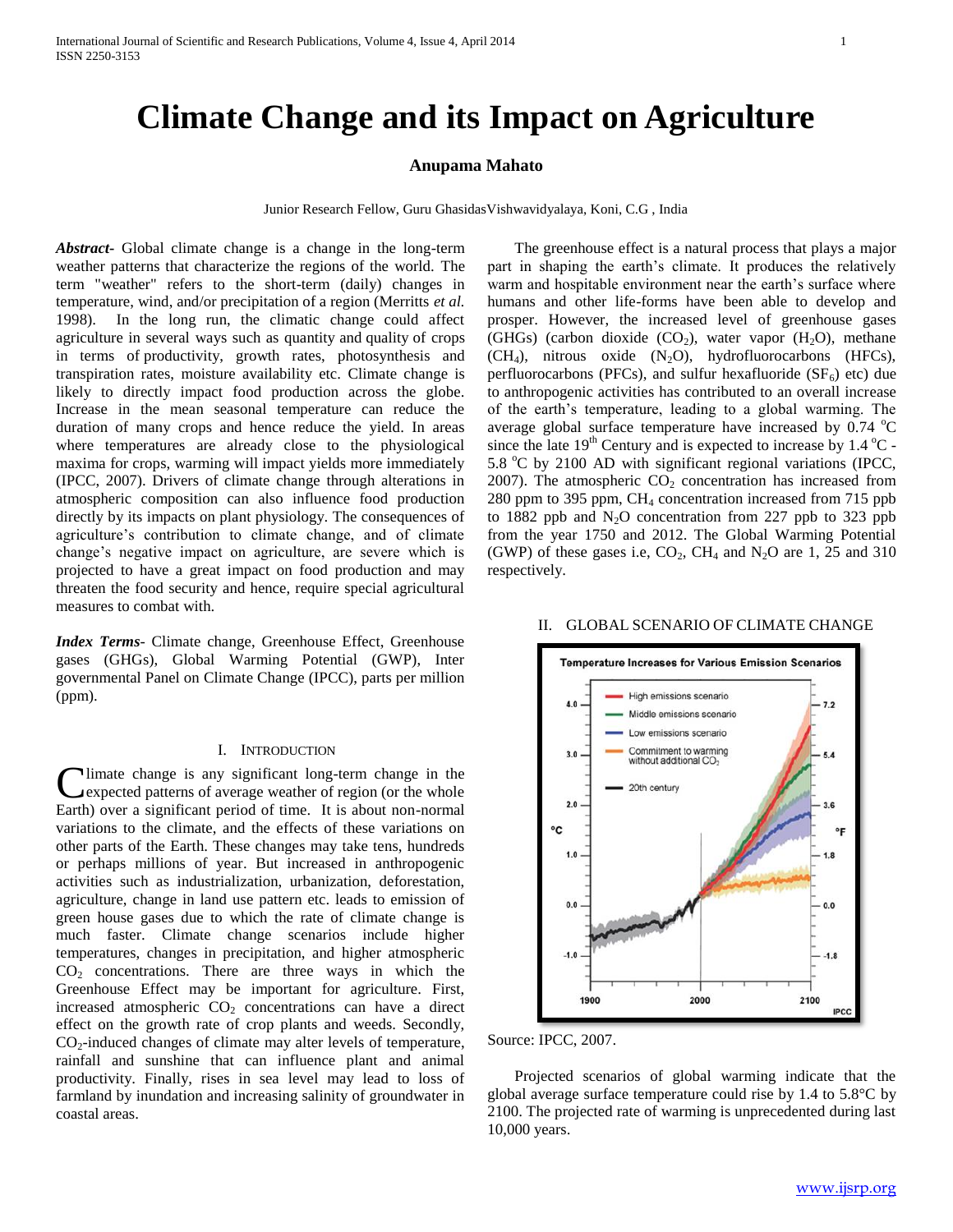All climate models indicate a rising trend in temperature. Precipitation pattern has changed with decreased rainfall over south and south-east Asia. More intense and longer droughts have occurred since 1970s. Perpetual snow cover has declined on both area and depth of snow cover. Global mean sea level is projected to rise by 0.18 to 0.59 m by the end of the century.

 Six of the 10 countries most vulnerable to climate change are in the Asia-Pacific. Bangladesh tops the list followed by India, Nepal, the Philippines, Afghanistan and Myanmar. In Bangladesh, for example, about one-fifth of the nation's population would be displaced as a result of the farmland loss estimated for a 1.5 m sea-level rise. The Maldives Islands in the Indian Ocean would have one-half of their land area inundated with a 2 m rise in sea level.

### III. INDIAN SCENARIO OF CLIMATE CHANGE

 The warming may be more pronounced in the northern parts of India. The extremes in maximum and minimum temperatures are expected to increase under changing climate , few places are expected to get more rain while some may remain dry. Leaving Punjab and Rajasthan in the North West and Tamil Nadu in the South, which show a slight decrease on an average a 20 per cent rise in all India summer monsoon rainfall over all states are expected. Number of rainy days may come down (e.g. MP) but the intensity is expected to rise at most of the parts of India (e.g. North East). Gross per capita water availability in India will decline from 1820  $\text{m}^3$ / yr in 2001 to as low as 1140  $\text{m}^3$ /yr in 2050.

 Corals in Indian Ocean will be soon exposed to summer temperatures that will exceed the thermal thresholds observed over the last 20 years. Annual bleaching of corals will become almost a certainty from 2050. Currently the districts of Jagatsinghpur and Kendrapara in Odisha; Nellore and Nagapattinam in Tamilnadu; and Junagadh and Porabandar districts in Gujarat are the most vulnerable to impacts of increased intensity and frequency of cyclones in India (NATCOM, 2004). The past observations on the mean sea level along the Indian coast show a long-term (100 year) rising trend of about 1.0 mm/year. However, the recent data suggests a rising trend of 2.5 mm/year in sea level along Indian coastline. The sea surface temperature adjoining India is likely to warm up by about 1.5–2.0 $^{\circ}$ C by the middle of this century and by about 2.5–3.5 $^{\circ}$ C by the end of the century. A 1 meter sea-level rise is projected to displace approximately 7.1 million people in India and about 5764 sq km of land area will be lost, along with 4200 km of roads (NATCOM, 2004).

 Over 50% of India's forests are likely to experience shift in forest types, adversely impacting associated biodiversity, regional climate dynamics as well as livelihoods based on forest products. Even in a relatively short span of about 50 years, most of the forest biomass in India seems to be highly vulnerable to the projected change in climate. Further, it is projected that by 2085, 77% and 68% of the forested grids in India are likely to experience shift in forest types.

## IV. CROP RESPONSES TO EXPECTED CLIMATE CHANGE FACTORS

 Climate change scenarios include higher temperatures, changes in precipitation, and higher atmospheric  $CO<sub>2</sub>$ concentrations which may affect on yield (both quality and quantity), growth rates, photosynthesis and transpiration rates, moisture availability, through changes of water use (irrigation) and agricultural inputs such as herbicides, insecticides and fertilizers etc. Environmental effects such as frequency and intensity of soil drainage (leading to nitrogen leaching), soil erosion, land availability, reduction of crop diversity may also affect agricultural productivity.

An atmosphere with higher  $CO<sub>2</sub>$  concentration would result in higher net photosynthetic rates (Cure & Acock 1986, Allen et al. 1987). Higher  $CO<sub>2</sub>$  concentrations may also reduce transpiration (i.e. water loss) as plants reduce their stomatal apertures, the small openings in the leaves through which  $CO<sub>2</sub>$ and water vapor are exchanged with the atmosphere. The reduction in transpiration could be 30% in some crop plants (Kimball 1983). However, stomatal response to  $CO<sub>2</sub>$  interacts with many environmental (temperature, light intensity) and plant factors (e.g. age, hormones) and, therefore, predicting the effect of elevated  $CO<sub>2</sub>$  on the responsiveness of stomata is still very difficult (Rosenzweig & Hillel 1995). For every 75 ppm increase in  $CO<sub>2</sub>$  concentration rice yields will increase by 0.5 t/ha, but yield will decrease by 0.6 t/ha for every  $1 \text{ }^{\circ}$ C increase in temperature (Sheehy et al., 2005).  $CO<sub>2</sub>$  enrichment have generally shown significant increases in rice biomass (25-40%) and yields (15-39%) at ambient temperature, but those increases tended to be offset when temperature was increased along with rising CO<sub>2</sub> (Ziska et al., 1996a,b; Moya et al., 1998). Yield losses caused by concurrent increases in  $CO<sub>2</sub>$  and temperature are primarily caused by high-temperature-induced spikelet sterility (Matsui et al., 1997a). Increased  $CO<sub>2</sub>$  levels may also cause a direct inhibition of maintenance respiration at night temperatures higher than 21<sup>°</sup>C (Baker et al., 2000). In rice, extreme maximum temperature is of particular importance during 3 flowering which usually lasts two to three weeks. Exposure to high temperature for a few hours can greatly reduce pollen viability and, therefore, cause yield loss. Spikelet sterility is greatly increased at temperatures higher than 35 °C (Osada et al., 1973; Matsui et al., 1997b) and enhanced  $CO<sub>2</sub>$  levels may further aggravate this problem, possibly because of reduced transpirational cooling (Matsui et al., 1997a).

 A key mechanism of high temperature-induced floret sterility in rice is the decreased ability of the pollen grains to swell, resulting in poor thecae dehiscence (Matsui et al., 2000). Significant genotypic variation in high-temperature induced floret sterility exists. Variation in solar radiation, increased maintenance respiration losses or differential effects of night vs. day temperature on tillering, leaf-area expansion, stem elongation, grain filling, and crop phenology have been proposed as possible causes (Peng et al., 2004; Sheehy et al., 2005). In a recent climate chamber study, there was first evidence of possible genotypic variation in resistance to high night temperatures (Counce et al., 2005) High  $CO<sub>2</sub>$  levels and/or temperature are likely to affect crop development rates.

 **Predicted effects of climate change on agriculture over the next 50 years**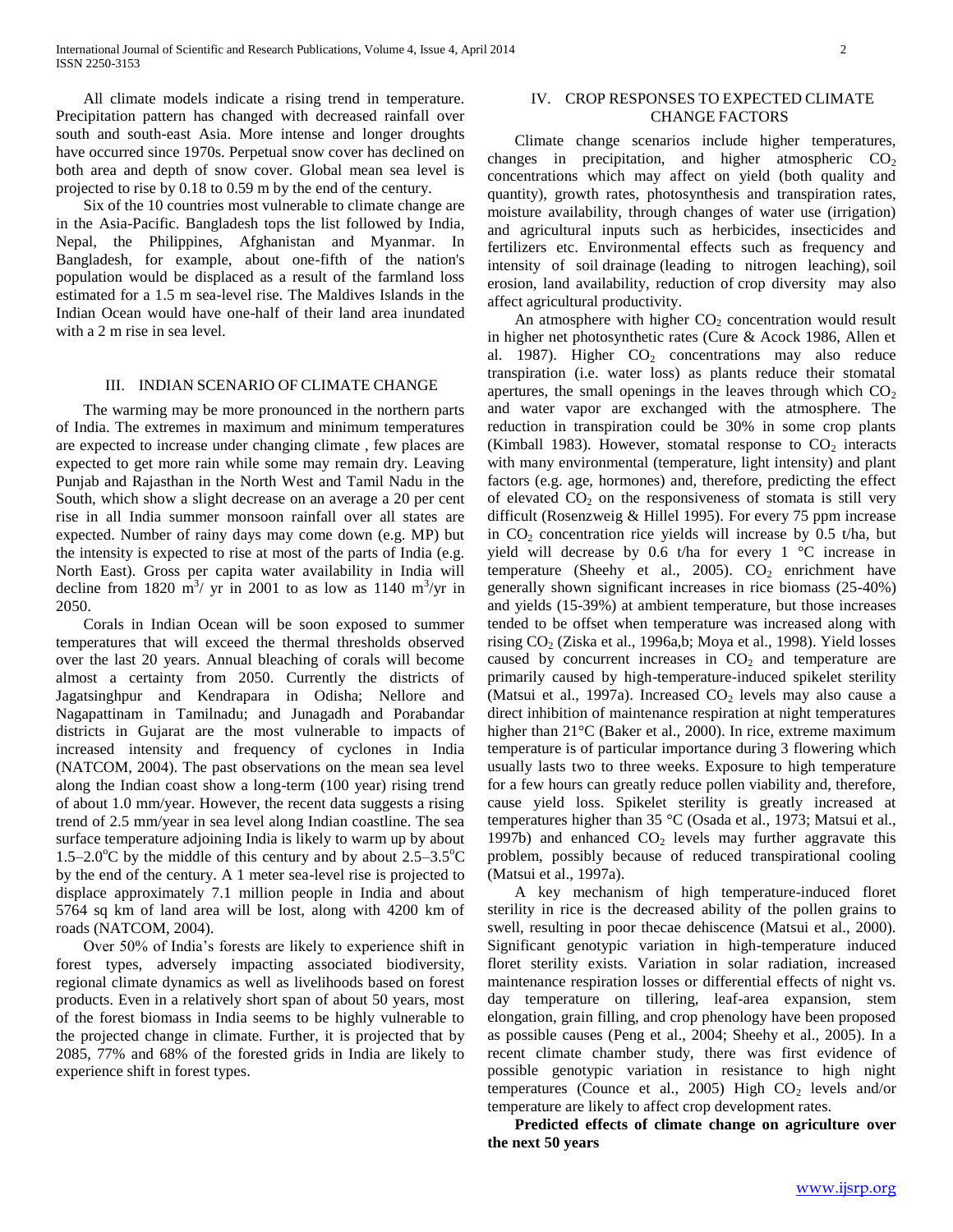| <b>Climatic</b><br>element                          | <b>Expected changes by 2050's</b>                                                                        | Confidence<br>in<br>prediction | <b>Effects on agriculture</b>                                                                                                              |
|-----------------------------------------------------|----------------------------------------------------------------------------------------------------------|--------------------------------|--------------------------------------------------------------------------------------------------------------------------------------------|
| CO <sub>2</sub>                                     | Increase from $360$ ppm to $450 - 600$ ppm $(2005$ levels<br>now at $379$ ppm)                           | Very high                      | Good for crops: increased photosynthesis; reduced water<br>luse                                                                            |
| Sea level rise                                      | Rise by 10 -15 cm Increased in south and offset in $ V$ ery high<br>north by natural subsistence/rebound |                                | Loss of land, coastal erosion, flooding, salinisation of<br>groundwater                                                                    |
| Temperature                                         | Rise by $1\text{-}2^{\circ}$ C. Winters warming more than summers.<br>Increased frequency of heat waves  | High                           | Faster, shorter, earlier growing seasons, range moving<br>north and to higher altitudes, heat stress risk, increased<br>evapotranspiration |
| Precipitation                                       | Seasonal changes by $\pm 10\%$                                                                           | Low                            | Impacts on drought risk' soil workability, water logging<br>irrigation supply, transpiration                                               |
| Storminess                                          | Increased wind speeds, especially in north. More<br>intense rainfall events.                             | Very low                       | Lodging, soil erosion, reduced infiltration of rainfall                                                                                    |
| Variability                                         | Increases across most climatic variables. Predictions<br>uncertain                                       | Very low                       | Changing risk of damaging events (heat waves, frost,<br>droughts floods) which effect crops and timing of farm<br>operations               |
| Source: Climate change and Agriculture, MAFF (2000) |                                                                                                          |                                |                                                                                                                                            |

 Warming will accelerate many microbial processes in the soil-floodwater system, with consequences for the C and N cycle. Crop residue decomposition patterns may change. Increased soil temperature may also lead to an increase in autotrophic  $CO<sub>2</sub>$ losses from the soil caused by root respiration, root exudates, and fine-root turnover. Climate change impacts will also impact on rice production through rising sea level rise. Most studies project decreased yields in non-irrigated wheat and in rice, and a loss in farm-level net revenue between 9% and 25% for a temperature increase of 2–3.5°C. Aggarwal and Mall (2002) observed that a 2 °C increase resulted in a 15–17% decrease in grain yield of rice and wheat. Fungal and bacterial pathogens are also likely to increase in severity in areas where precipitation increases. Under warmer and more humid conditions cereals would be more prone to outbreaks of pest and diseases thereby reducing yield.

## **4.1 IMPACT OF CLIMATE CHANGE ON WORLD'S AGRICULTURE**

 Climate change is likely to directly impact on food production across the globe. Increase in the mean seasonal temperature can reduce the duration of many crops and hence reduce final yield. In areas where temperatures are already close to the physiological maxima for crops, warming will impact yields more immediately (IPCC, 2007).

 World agriculture faces a serious decline within this century due to global warming. Overall, agricultural productivity for the entire world is projected to decline between 3 and 16 % by 2080. Developing countries, many of which have a average temperatures that are already near or above crop tolerance levels, are predicted to suffer an average 10 to 25% decline in agricultural productivity the 2080s. Rich countries, which have typically lower average temperatures, will experience a much milder or even positive average effect, ranging from a 8% increase in productivity to a 6% decline. Individual developing countries face even larger declines. India, for example, could see a drop of 30 to 40%.

## **Fig. 1 Results of models showing possible crop yields in the future**

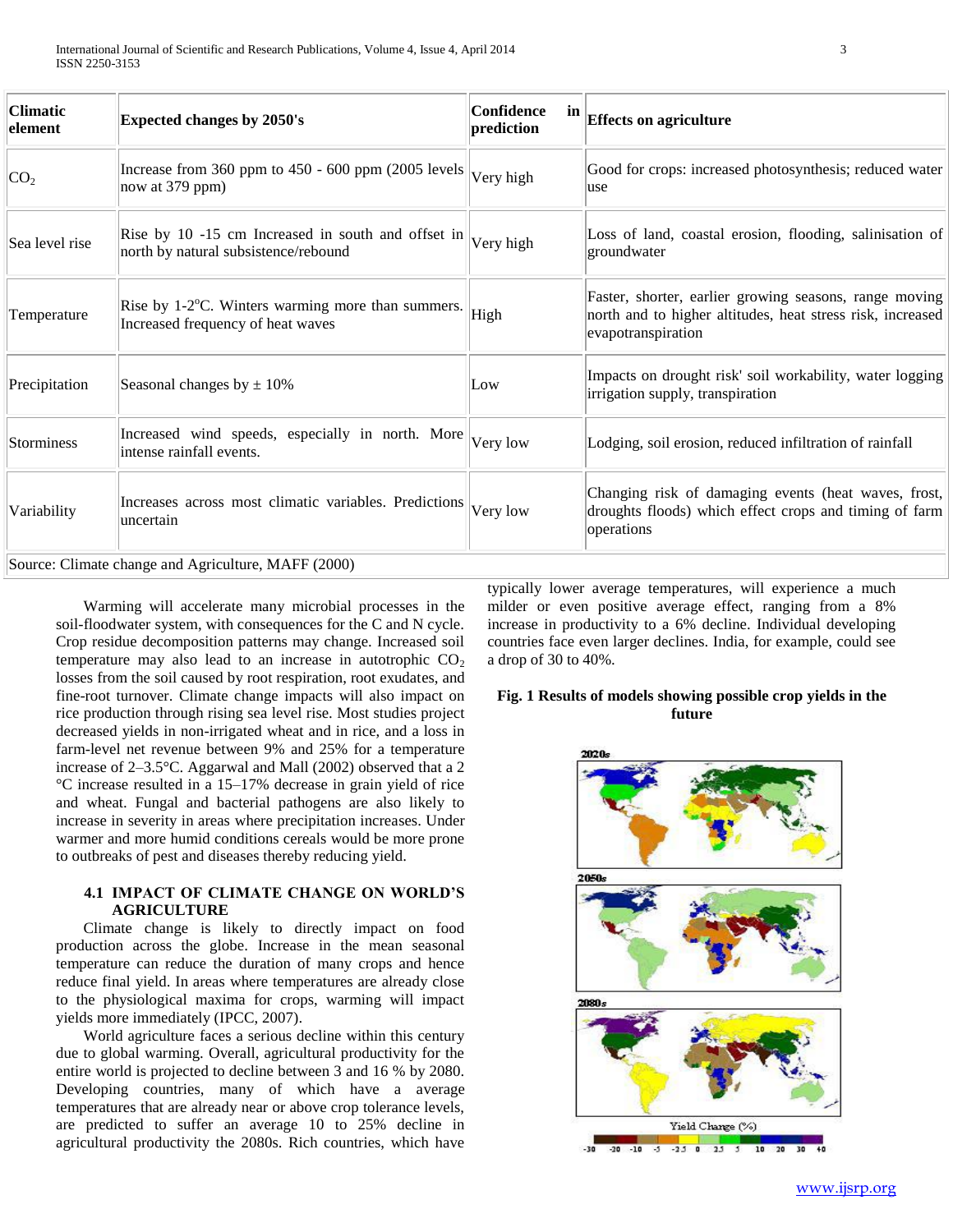The figure shows the results obtained using the Hadley climate model for the years 2020, 2050 and 2080 . The maps show that increased temperatures in many parts of Africa will reduce food production. The decrease in rainfall in Australia will reduce crop yields but this decline can be overcome by irrigation in some cases. The increase in rainfall combined with a moderate increase in temperatures in North America may benefit food production. The burden of climate change is likely to fall disproportionately on the poorer countries of the world.

 To interpret the maps we have to remember that the results obtained depend on climate, the effect of  $CO<sub>2</sub>$  levels on crop growth and changes in socioeconomic conditions. For example, in developed countries lower rainfall levels can be overcome through irrigation but these technological solutions are not necessarily possible in less developed countries.

## **4.2 IMPACT OF CLIMATE CHANGE ON INDIA'S AGRICULTURE**

 India's agriculture is more dependent on monsoon from the ancient periods. Any change in monsoon trend drastically affects agriculture. Even the increasing temperature is affecting the Indian agriculture. In the Indo-Gangetic Plain, these premonsoon changes will primarily affect the wheat crop  $(>0.5^{\circ}C)$ increase in time slice 2010-2039; IPCC 2007). In the states of Jharkhand, Odisha and Chhattisgarh alone, rice production losses during severe droughts (about one year in five) average about 40% of total production, with an estimated value of \$800 million (Pandey, 2007).

Increase in  $CO<sub>2</sub>$  to 550 ppm increases yields of rice, wheat, legumes and oilseeds by  $10{\text -}20\%$ . A  $1^{\circ}$ C increase in temperature may reduce yields of wheat, soybean, mustard, groundnut, and potato by 3-7%. Much higher losses at higher temperatures. Productivity of most crops to decrease only marginally by 2020 but by 10-40% by 2100 due to increases in temperature, rainfall variability, and decreases in irrigation water. The major impacts of climate change will be on rain fed or un-irrigated crops, which is cultivated in nearly 60% of cropland. A temperature rise by  $0.5^{\circ}$ C in winter temperature is projected to reduce rain fed wheat yield by 0.45 tonnes per hectare in India (Lal et al., 1998). Possibly some improvement in yields of chickpea, rabi maize, sorghum and millets; and coconut in west coast. Less loss in potato, mustard and vegetables in north-western India due to reduced frost damage. Increased droughts and floods are likely to increase production variability

 Recent studies done at the Indian Agricultural Research Institute indicate the possibility of loss of  $4 - 5$  million tons in wheat production in future with every rise of  $1^{\circ}$ C temperature throughout the growing period. Rice production is slated to decrease by almost a tonne/hectare if the temperature goes up by 2<sup>°</sup> C. In Rajasthan, a 2<sup>°</sup>C rise in temperature was estimated to reduce production of Pearl Millet by 10-15%. If maximum and minimum temperature rises by  $3^{\circ}$ C and  $3.5^{\circ}$ C respectively, then Soyabean yields in M.P will decline by 5% compared to 1998. Agriculture will be worst affected in the coastal regions of Gujarat and Maharashtra, as fertile areas are vulnerable to inundation and salinisation.

## V. AGRICULTURAL PRODUCTIVITY AND FOOD **SECURITY**

 Food security is both directly and indirectly linked with climate change. Any alteration in the climatic parameters such as temperature and humidity which govern crop growth will have a direct impact on quantity of food produced. Indirect linkage pertains to catastrophic events such as flood and drought which are projected to multiply as a consequence of climate change leading to huge crop loss and leaving large patches of arable land unfit for cultivation and hence threatening food security. The net impact of food security will depend on the exposure to global environmental change and the capacity to cope with and recover from global environmental change. On a global level, increasingly unpredictable weather patterns will lead to fall in agricultural production and higher food prices, leading to food insecurity.

 Food insecurity could be an indicator for assessing vulnerability to extreme events and slow-onset changes. This impact of global warming has significant consequences for agricultural production and trade of developing countries as well as an increased risk of hunger. The number of people suffering from chronic hunger has increased from under 800 million in 1996 to over 1 billion recently. United Nations population data and projections (UN 2009) show the global population reaching 9.1 billion by 2050, an increase of 32 per cent from 2010. The world's population is expected to grow by 2.2 billion in the next 40 years to 2050, and a significant part of the additional population will be in countries that have difficulties feeding themselves. Preliminary estimates for the period up to 2080 suggest a decline of some 15–30 per cent of agricultural productivity in the most climate-change-exposed developing country regions – Africa and South Asia.

Even the IPCC, scarcely alarmist, says  $0.5\degree$ C rise in winter temperature would reduce wheat yield by 0.45 tons per hectare in India. Rice and wheat have a total share in total food grain production in India. Any change in rice and wheat yields may have a significant impact on food security of the country. And this when Indian agriculture has already pushed into crisis, and 2.56 lakh farmers have committed suicide since 1995.

 According to A K Singh, deputy director-general (natural resource management) of the Indian Council of Agricultural Research (ICAR), medium-term climate change predictions have projected the likely reduction in crop yields due to climate change at between 4.5 and 9 per cent by 2039. The long run predictions paint a scarier picture with the crop yields anticipated to fall by 25 per or more by 2099. With 27.5% of the population still below the poverty line, reducing vulnerability to the impacts of climate change is essential. Indian food production must increase by 5 million metric tons per year to keep pace with population increase and ensure food security. Coping with the impact of climate change on agriculture will require careful management of resources like soil, water and biodiversity. To cope with the impacts of climate change on agriculture and food production, India will need to act at the global, regional, national and local levels.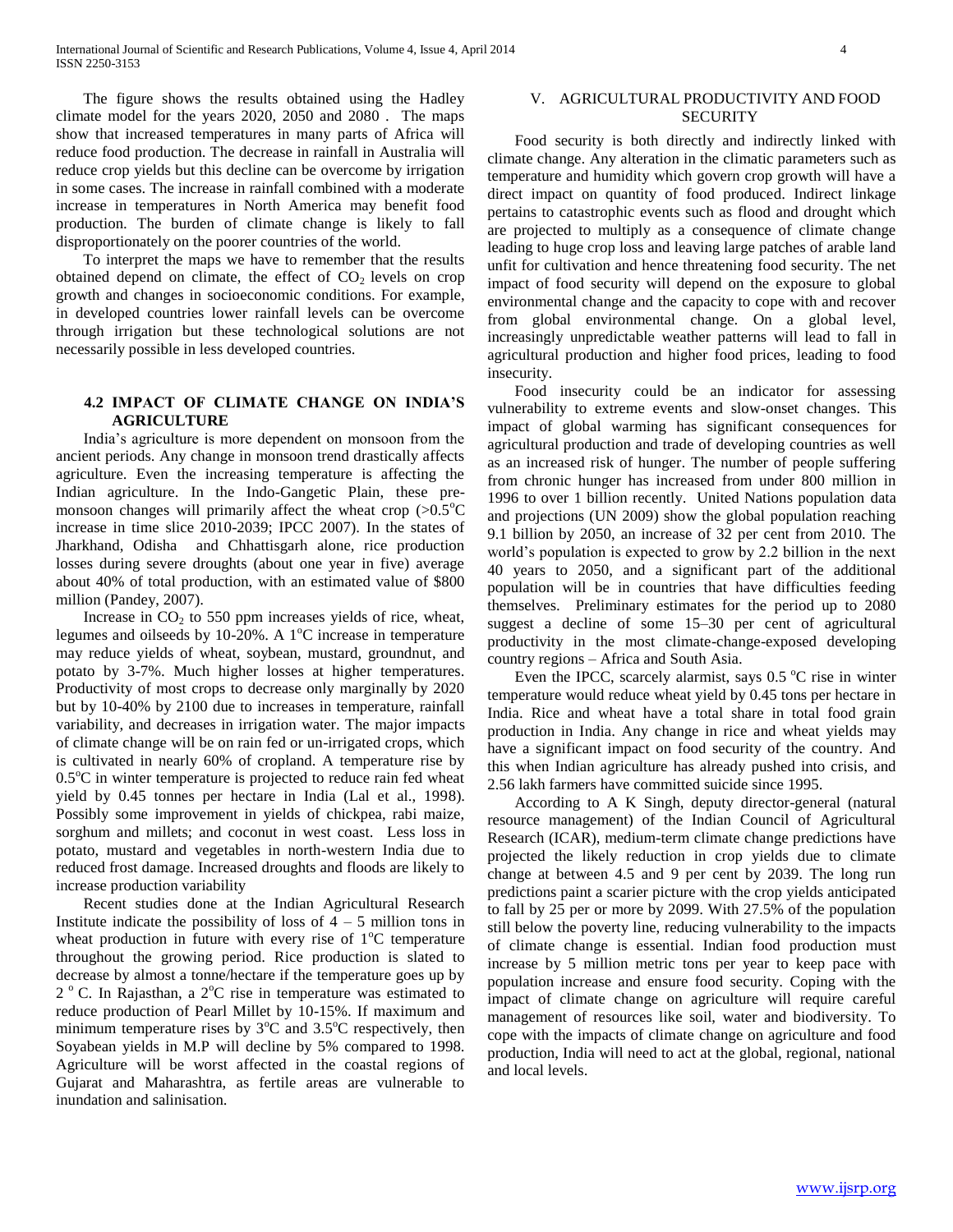## VI. CLIMATE CHANGE – MITIGATION AND ADAPTATION IN AGRICULTURE

- 1. Assist farmers in coping with current climatic risks by providing value-added weather services to farmers. Farmers can adapt to climate changes to some degree by shifting planting dates, choosing varieties with different growth duration, or changing crop rotations.
- 2. An Early warning system should be put in place to monitor changes in pest and disease outbreaks. The overall pest control strategy should be based on integrated pest management because it takes care of multiple pests in a given climatic scenario.
- 3. Participatory and formal plant breeding to develop climate-resilient crop varieties that can tolerate higher temperatures, drought and salinity.
- 4. Developing short-duration crop varieties that can mature before the peak heat phase set in.
- 5. Selecting genotype in crops that have a higher per day yield potential to counter yield loss from heat-induced reduction in growing periods.
- 6. Preventive measures for drought that include on-farm reservoirs in medium lands, growing of pulses and oilseeds instead of rice in uplands, ridges and furrow system in cotton crops, growing of intercrops in place of pure crops in uplands, land grading and leveling, stabilization of field bunds by stone and grasses, graded line bunds, contour trenching for runoff collection, conservation furrows, mulching and more application of Farm yard manure (FYM).
- 7. Efficient water use such as frequent but shallow irrigation, drip and sprinkler irrigation for high value crops, irrigation at critical stages.
- 8. Efficient fertilizer use such as optimum fertilizer dose, split application of nitrogenous and potassium fertilizers, deep placement, use of *neem, karanja*  products and other such nitrification inhibitors, liming of acid soils, use of micronutrients such as zinc and boron, use of sulphur in oilseed crops, integrated nutrient management.
- 9. Seasonal weather forecasts could be used as a supportive measure to optimize planting and irrigation patterns.
- 10. Provide greater coverage of weather linked agricultureinsurance.
- 11. Intensify the food production system by improving the technology and input delivery system.
- 12. Adopt resource conservation technologies such as notillage, laser land leveling, direct seeding of rice and crop diversification which will help in reducing in the global warming potential. Crop diversification can be done by growing non-paddy crops in rain fed uplands to perform better under prolonged soil moisture stress in kharif.
- 13. Develop a long-term land use plan for ensuring food security and climatic resilience.
- 14. National grid grain storages at the household/ community level to the district level must be established to ensure local food security and stabilize prices.
- 15. Provide incentives to farmers for resource conservation and efficiency by providing credit to the farmers for transition to adaptation technologies.
- 16. Provide technical, institutional and financial support for establishment of community banks of food, forage and seed.
- 17. Provide more funds to strengthen research for enhancing adaptation and mitigation capacity of agriculture.

## VII. CONCLUSION

 Climate change, the outcome of the "Global Warming" has now started showing its impacts worldwide. Climate is the primary determinant of agricultural productivity which directly impact on food production across the globe. Agriculture sector is the most sensitive sector to the climate changes because the climate of a region/country determines the nature and characteristics of vegetation and crops. Increase in the mean seasonal temperature can reduce the duration of many crops and hence reduce final yield. Food production systems are extremely sensitive to climate changes like changes in temperature and precipitation, which may lead to outbreaks of pests and diseases thereby reducing harvest ultimately affecting the food security of the country. The net impact of food security will depend on the exposure to global environmental change and the capacity to cope with and recover from global environmental change.

 Coping with the impact of climate change on agriculture will require careful management of resources like soil, water and biodiversity. To cope with the impact of climate change on agriculture and food production, India will need to act at the global, regional, national and local levels.

#### **REFERENCES**

- [1] Adams, Richard M. , Hurd, Brian H. , Lenhart Stephanie , Leary, Neil., 1998, Effects of global climate change on agriculture:an interpretative review CLIMATE RESEARCH Clim Res, Vol. 11: 1,20,21
- [2] Adamo, Susana B., 2011, Slow-onset hazards and population displacement in the context of climate change
- [3] Ahmad, J., Alam, D., & Hassen, S., Impact of Climate Change on Agriculture & Food Security in India, : 131-136
- [4] Aiken, Rob., Feb. 2009, Climate Change impacts on Crop Growth in the Central High Plains, Proceedings of the 21st Annual Central Plain Irrigation Conference, :14-15
- [5] Cline William R., 2007, Global Warming and Agriculture: New Country Estimates Show Developing Countries Face Declines in Agricultural Productivity, Center for Global Development, :1-4
- [6] Eriksson,M.,Fang,J., Dekens, J., 2008,How does climate change affect human health in the Hindu Kush-Himalaya region?, Regional Health Forum – Volume 12, Number 1, :11-15
- [7] Gulatia, A.,Gupta, P., Jha, M., Sarathi, P.P. & Vishal, K. ,Impact of Climate Change, Variability, and Extreme rainfall Events on Agricultural Production and Food Security, ISPRS Archives XXXVIII-8/W3 Workshop Proceedings: Impact of Climate Change on Agriculture, : 371
- [8] Hoffmann, Ulrich, 2011, Assuring Food Security in Developing Countries under the Challenges of Climate Change: Key Trade and Development Issues of a Fundamental Transformation of Agriculture, United Nation Conference on trade and Environment, :3-5
- [9] Kattumuri, Ruth, Food Security and the Targeted Public Distribution System in India, Asia Research Centre Working Paper 38, :3